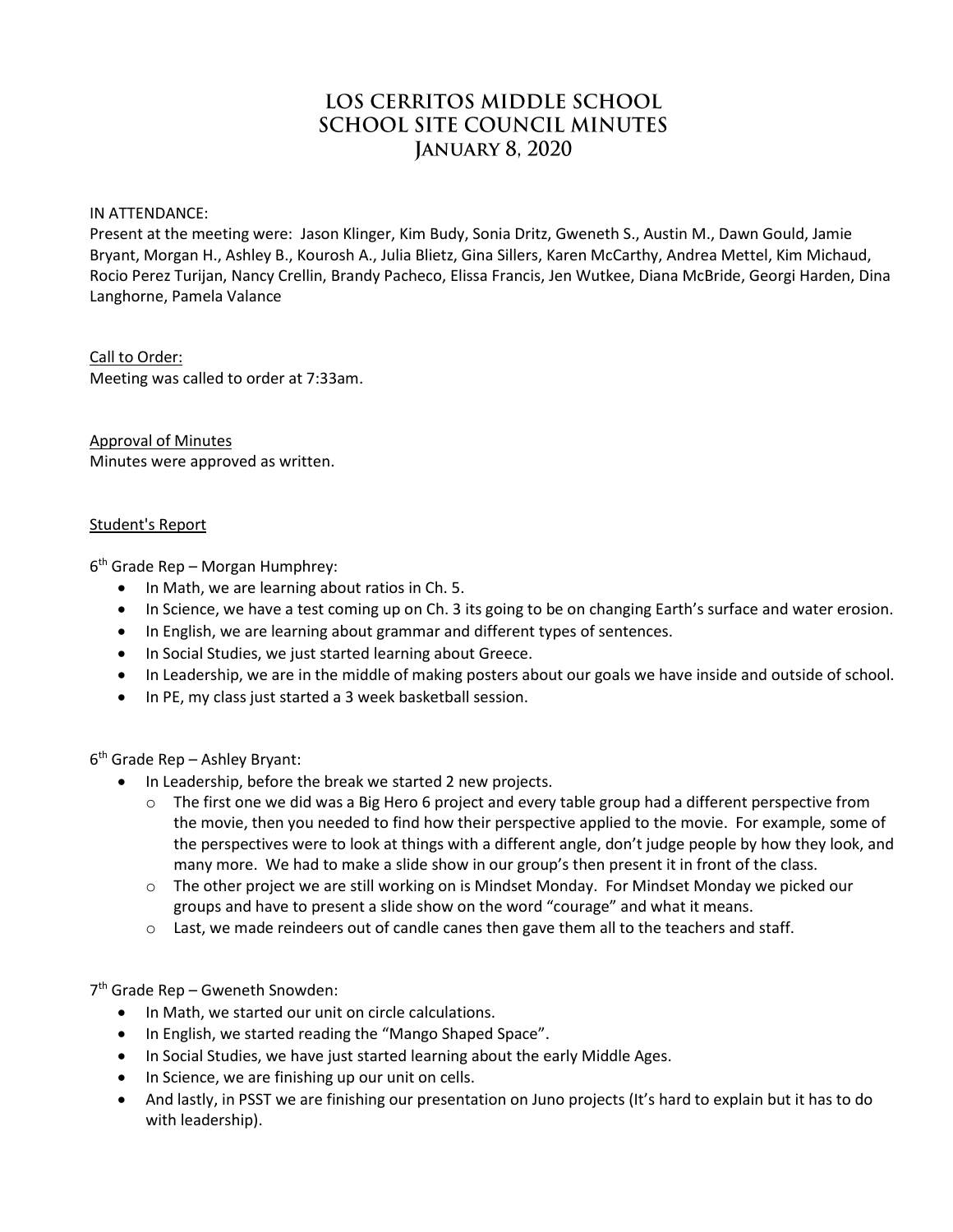7 th Grade Rep – Austin Maziasz:

- I am learning a lot this year in all my different classes.
- In Science, we are learning about the structure of DNA and how it forms.
- In Social Studies, we are learning about early medieval Europe.
- In PE, we are on our ultimate Frisbee unit.
- In English, we are learning about sentence structure and grammar which I think is a nice break from our usual weeks of lots of writing.
- In ASB, we are getting ready to plan our LTA which so far has been very hard because we mostly disagree about what to plan.
- Finally, in Math, we are learning about circles and how to find the radius, circumference, and diameter which so far seems like the most challenging unit.

8<sup>th</sup> Grade Rep - Drew Rosen:

• Not present

8<sup>th</sup> Grade Rep - Kourosh Apfelthaler:

- It has been a great break and excited to be back.
- In PE, we are playing ultimate Frisbee and running the half-marathon.
- In Choir, we are preparing for Festival.
- In English, we are writing a team essay on Identity, and interviewing Los Cerritos students on what is the most influential on their identity.
- In History, we are learning about political development in the early republic of the U.S.
- In Spanish, we are finishing our unit on food and we are working on a project where we order or cook food from a Spanish-speaking country.
- In Science, we are learning about metals, semi-metals, and non-metals.
- In Math, we are working on simplifying and expanding problems with exponents.

#### Counselor's Report – Karen McCarthy:

- Started the new year with enrolling eight new students we are now full in  $8<sup>th</sup>$  grade.
- Still working on newsletter and hopefully will go out today.
- This week we are revising registration forms for  $6<sup>th</sup>$ ,  $7<sup>th</sup>$ ,  $8<sup>th</sup>$  grade simplify them.
- **Starting this month going out to elementary schools. First visit is on Jan. 25<sup>th</sup> to MATES.**
- Putting together a girls group at lunch time Breakthrough is coming out. We have had trouble getting commitments and parental approval so it's put off each week.

## DAC Report – Dina Langhorne:

- Missed last month so passed around the Census 2020 information from last DAC meeting.
- Dina shared the Counseling newsletter at the meeting for School Site Successes.
- $\bullet$  BOE approved two proposed literature titles for  $7<sup>th</sup>$  grade "Forget Me Not" was approved.
	- $\circ$  Spoke about recognition of WHS and NPHS student athletes. We have a NPHS student who is a Cross Country national champion and the boys' team won the national championship as well. First time ever!
- Budget Report we are currently operating in a deficit so district is reviewing and discussing efficiency and efficacy in our district.
- Conejo Schools Foundation Read list for Cash for Conejo encouraged teachers to apply for grants that are still available.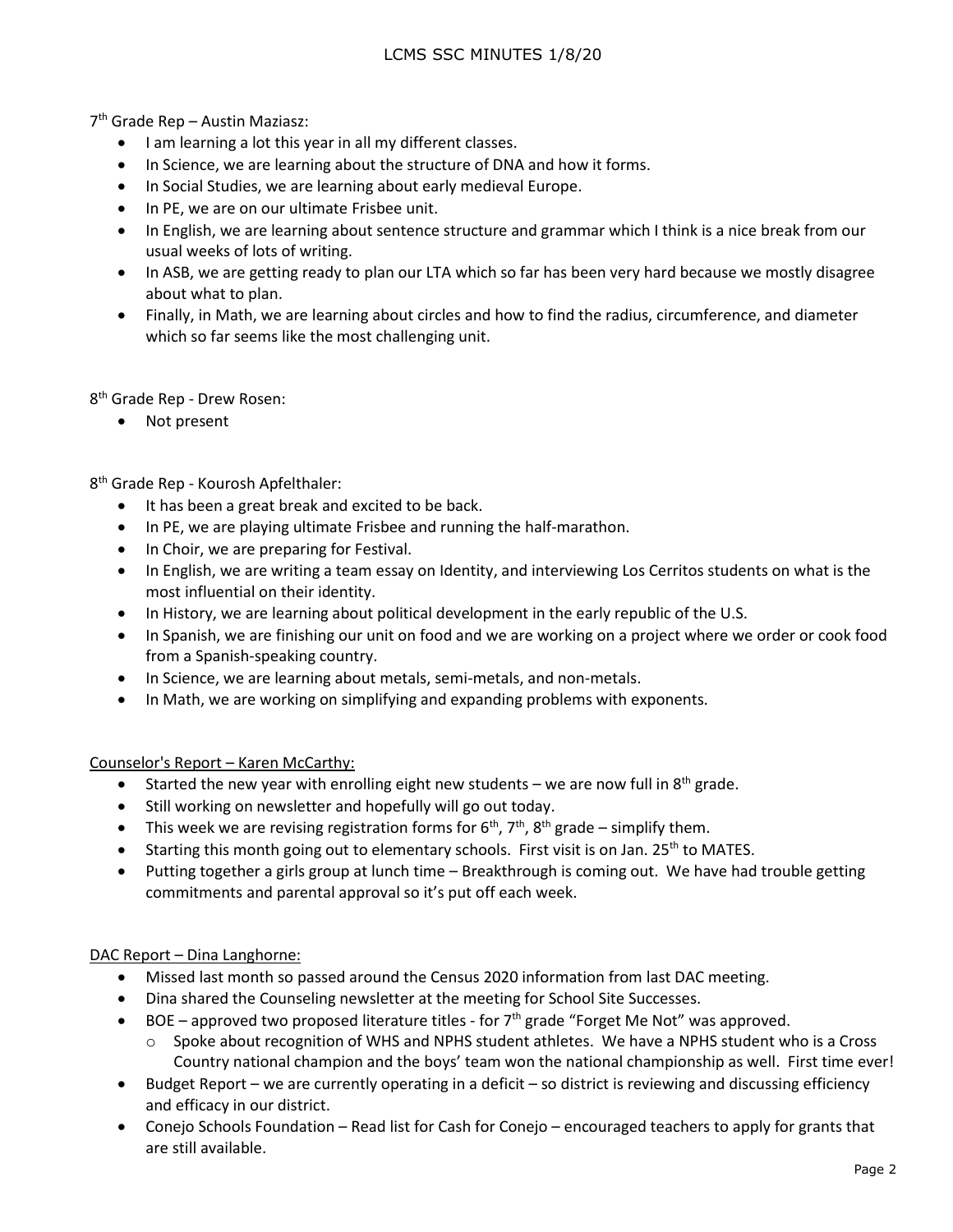- o Our District was awarded \$75,000 from the Kenrose foundation, will be spent on mental health in our district.
- o Also spoke about Sparkles Cheer, Ted-X and All District Band festivals that happened last year.
- SEDAC Inclusive Schools Week was a success.
- New Federal program implemented called CalABLE savings account.
- GATE DAC spoke of gate testing that took place in December.
- Measure I planning for next year is in the works. They are reviewing expenditures, cumulative spending, improving their by-laws and proposed meeting more frequently.
- Library was closed and had reduced hours for holidays. For New Year encouraging high school kids to get engaged. They are visiting high schools at lunch and doing activities with those kids. The City is creating a general plan called "Get Involved" for the library so more people know about it.
- UACT 6 teachers went to the San Diego for the New Educator series was a success.
- They had a long Calendar discussion but nothing revealed.
	- o The 2020-2021 calendar was approved. Is posted on the CVUSD website.
	- o Klinger will send a copy of new calendar to all parents.
- **•** Reviewed over 1000 school choice applications closes on January  $31<sup>st</sup>$  let people know that it is not first come first served.
	- $\circ$  February 25<sup>th</sup> will be the elementary school lottery. Klinger mentioned that most high school and middle schools applications are approved.
- Elementary school textbooks are being piloted there will be a decision made for next year.
- Had a lengthy discussion on DAC ByLaws.

#### SEDAC Report –Andrea Mettel:

- Discussed December's School Inclusivity Week and how it impacted students. Emotional meeting reps sharing what happened at their school and about their child.
- Graduation committee still gathering data regarding 504 and IEP students' graduating celebratory events for students who don't go through traditional graduation. Looking into creating events for them.
- UACT mentioned Good Teaching Conference –looking for teachers who want to attend.
- Dani Anderson, Exec. Director at Independent Living Resources available for presentations at all schools. She is a great resource for kids with disabilities. Dani's contact info: danderson@ilrc-trico.org, 805-963- 0595 ext. 108.
- Medication refrigeration was discussed when power outages occur what is the procedure? The District is looking in to the legality and how to handle medication when power outages occur. We do have multiple diabetics who have insulin. In power outages, is medication safe, does it have to be immediately removed and refrigerated? Medications are expensive and when power goes out it can be a loss.
- Presentation by Samantha Stuart, runs Unified Sports and Young Athletes program inclusion through sports. Available at all the high schools and a few middle schools. They also host basketball, soccer and have a Sparkles Cheer squad. Program is a huge success.
- Public Comments spoke to the importance of inclusive schools week.
- SEDAC chair reminded everyone of the CalAble accounts special needs accounts are for students with disabilities to save money so they don't lose their state funding.
- TOHS shared new program called Newsela their PTSA invested in program. Teachers are raving takes any reading material, current events, news and breaks down to any Lexile level.
- District says they have a huge turnover with speech therapists so they are starting to investigate using Tellis speech therapists.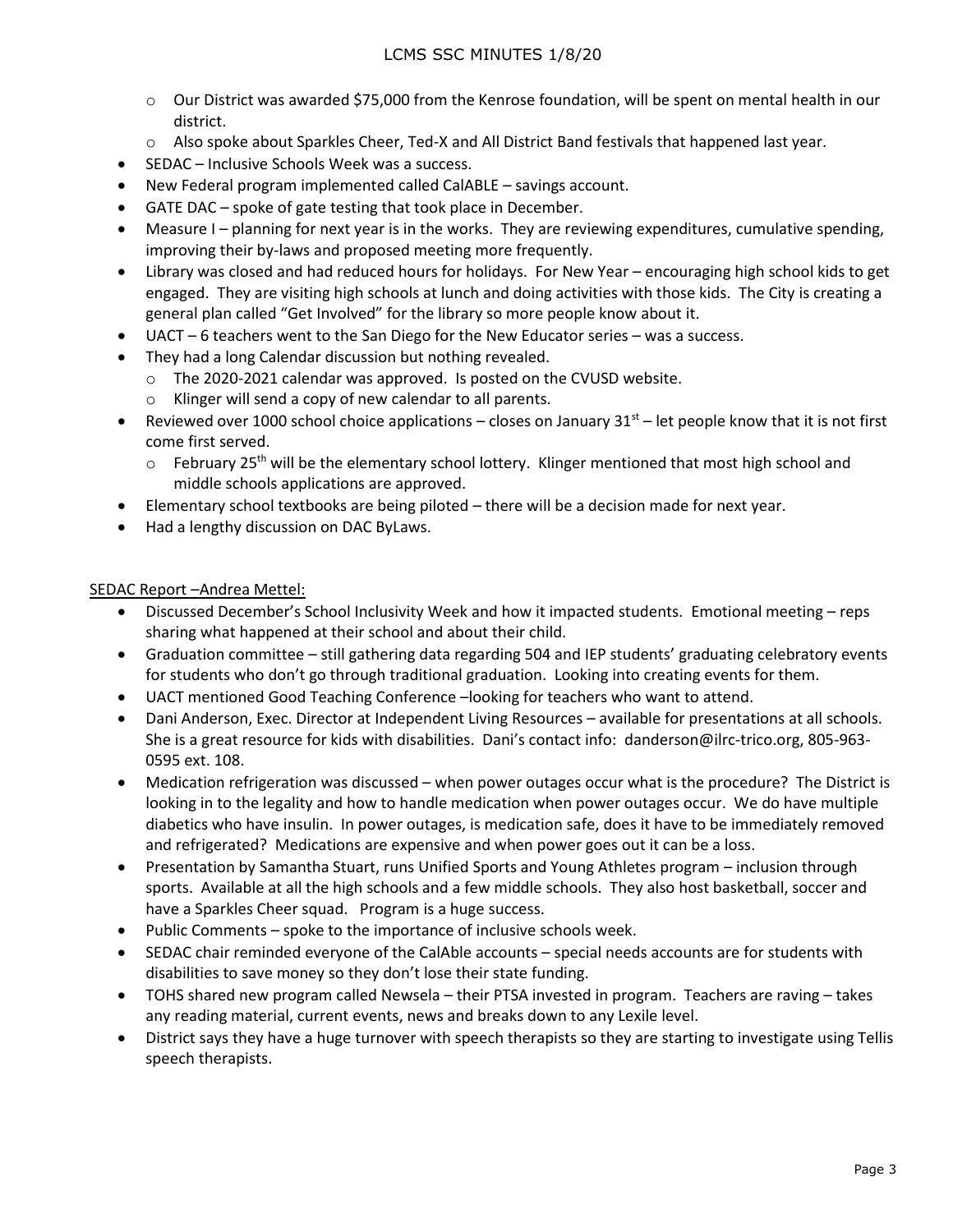### GATE Report – Julia Blietz:

- December meeting had a Census representative, Justine Fisher she talked about the census and why it is important. Children often go unlisted in census, it impacts funds allocated by government. Undocumented families are scared to participate. Census awareness needs to be presented to school children.
- Long presentation about first Lego League Earths magnet did first Lego League very time consuming. Our Rep from Earths led a presentation about it. Very successful, ran by parents.
- GATE testing  $-1$  did it at Lang, it went pretty smooth. Most of the test is computerized all 3<sup>rd</sup> graders were tested. And two 4<sup>th</sup> graders. All schools should have completed testing. Will find out at next meeting when results should be available.
- $\bullet$  Next meeting Jan. 10<sup>th</sup> will find out results from GATE testing. Parents have to opt in for testing. Non English speakers are not sure what the test entails.

#### ELAC/DELAC Report – Rosario Perez Turijan:

- ELAC meeting will be on January 23rd.
- DELAC meeting was on December 17<sup>th</sup>.
	- o Dr. Martinez gave us a presentation about ELPAC.
	- o Justine Fischer talked about Census 2020.
	- o Sonia Wilson gave us a presentation about Parent Engagement Policy.
- Next meeting will be on January  $28<sup>th</sup>$ .

#### PSTA Report – Nancy Crellin:

- Had general association meeting yesterday elected our nominating committee for next years' board. They will be working over the next couple months putting together the next slate of officers for next year's PTSA board.
- On January  $31<sup>st</sup>$  will host a mid-year PSTA staff luncheon.

## Boys & Girls Club Report – Georgi Harden:

- The club was only open 2 weeks in December.
- Members organized a Smash Brothers Switch tournament that lasted over a week. As a group, morning members decided that the winner of the tournament would get to pick the next Switch game that the Club purchases.
- Our dance session wrapped up, dancers still busy with staff AJ. They did a lesson on cultural impact of dance and members examined different dance styles as well as things that influenced these cultures. At the end they all got to draw things that influence them, and we displayed it at the club.
- The torch club went on two caroling field trips to local senior homes. Members enjoyed singing their favorite holiday songs and spreading kindness to others.
- Getting ready for new enrichment classes to start next week.

#### Principal's Report – Jason Klinger:

- Klinger passed out the D/F report from Trimester 1. Broken down by grade level, by subject and by some of our sub groups.
	- $\circ$  Report showed about 114, 11.8% total students who got D/Fs. Total population is at 962 students. Discussed results. Data was sent to all departments.
	- $\circ$  Sonia asked if there was a certain pattern or populations who had more D/F's? The highest number of F's were in  $8<sup>th</sup>$  grade (largest class). The most D's were found in  $7<sup>th</sup>$  grade.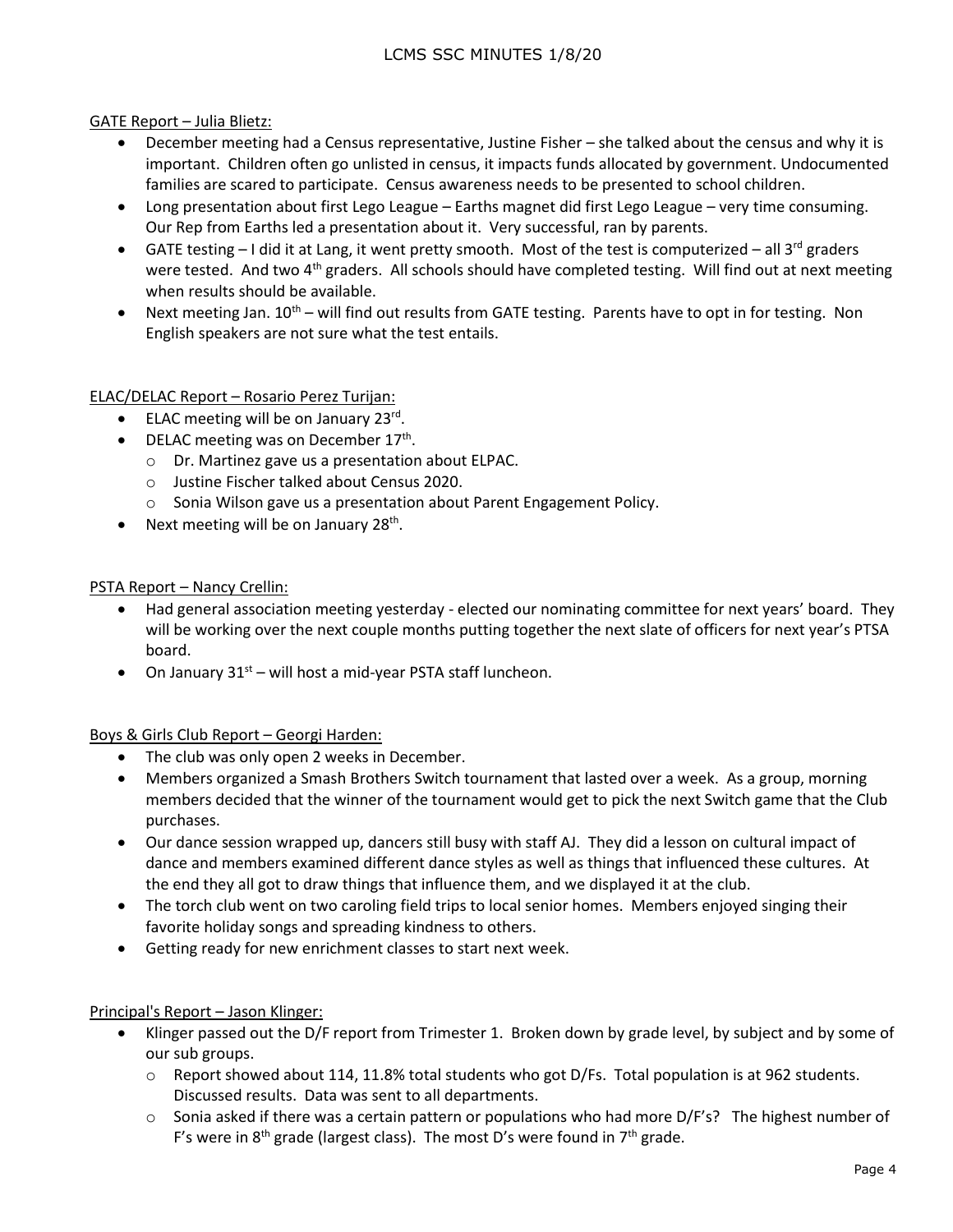- o Looking into factors for the Ds and Fs and why students are struggling. Lots of factors.
- $\bullet$  7<sup>th</sup> graders took a California Science Test results were passed out. We have no idea what this test encompasses.
	- $\circ$  This is the only test that covers all three science standards (earth, physical, and life sciences).
- $\bullet$  Outdoor school paperwork for 6<sup>th</sup> grade families going out Jan. 24<sup>th</sup> packets will be sent out. Session 1 will go March 24<sup>th</sup> - 27<sup>th</sup> and Session 2 will go March 30<sup>th</sup> - April 2<sup>nd</sup>.
- CAASPP Testing Mrs. Pacheco working hard on developing the testing schedule. Will do 2 sessions.
	- $\circ$  Session 1 will start Mar. 25<sup>th</sup> thru April 2<sup>nd</sup> (7<sup>th</sup> and 8<sup>th</sup> grade English students will go first). Session 2 will start after spring break ( $6<sup>th</sup>$  grade English and  $6<sup>th</sup>$  thru  $8<sup>th</sup>$  grade Math students). 14 total block days. Science is incorporated in that.
		- o An all-call message will go out before testing.
- Received a Memo from the state need 95% of students to take the test. Adding teeth to 95% requirement starting with this springs test. Anything less than 95% will negatively affect our next Dashboard.
	- $\circ$  Do parent opt outs go against participation yes.
	- o Will be calculated for all student groups which can also hurt results.
- Klinger sent out new blackboard test text message sent before break. If parents didn't want it, they needed to opt out. Don't want to overuse it but it will be used for simple messages.
- $\bullet$  High school registration for 8<sup>th</sup> grade families on Jan. 30<sup>th</sup> high school counselors from TOHS and WHS are coming to speak to 8th graders during Social Studies classes. Start registration in B&G Club. That night will be parent talk to answer questions and give general info.
- PTSA Reflections we had 5 students attend the County competition. One student who qualified and won will go on to State competition. One second place finisher and 3 honorable mentions.
- Mrs. Michaud Activities coming up
	- $\circ$  Westlake WAVES Lacross will be coming out Friday to do a demo and tryout in the gym during lunch.
	- $\circ$  Since we have had 22 new students we will host another newcomer's lunch on Jan. 23<sup>rd</sup>. ASB will do it with Crew 6 since we have a lot of new  $6<sup>th</sup>$  graders.
	- $\circ$  Blacklight dance will be on Jan. 24<sup>th</sup> at Teen Center (they are closed for LC students).
	- $\circ$  The morning of Jan. 24<sup>th</sup> will have Student of the Month Breakfast for students who were recognized up to December. Invitations will be sent out.
	- $\circ$  Winter sports begin on the 30<sup>th</sup>. We have 2 girls basketball teams (7<sup>th</sup> & 8<sup>th</sup> grade), 2 boys volleyball teams ( $7<sup>th</sup>$  & 8<sup>th</sup> grade). This year we have 4 Mamba volunteer coaches working with teams this year.
	- $\circ$  Currently exploring ideas and activities to do for 8<sup>th</sup> grade promotion dance.
- Looking at ways to support at risk kids who are athletes.
	- $\circ$  One idea is to invite High School athletic administration to come and speak to 8<sup>th</sup> graders. Do a presentation about the realities of being a high school student athlete. Will put something together around Feb. or March. Inviting families to see what it's all about.
- Dina asked if the PTSA Honorary Awards will it happen next year?
	- $\circ$  Yes, it's been added to PTSA appointed position. Need to pick a date for that.

## Old Business

No old business to report.

#### New Business

- Discuss Student Concerns Gwen
	- $\circ$  No trashcan in girl's locker room now there is.
	- $\circ$  Opening bathrooms outside for period 1 thru 4. Weighing convenience vs safety. Not going to open outside bathrooms due to safety.